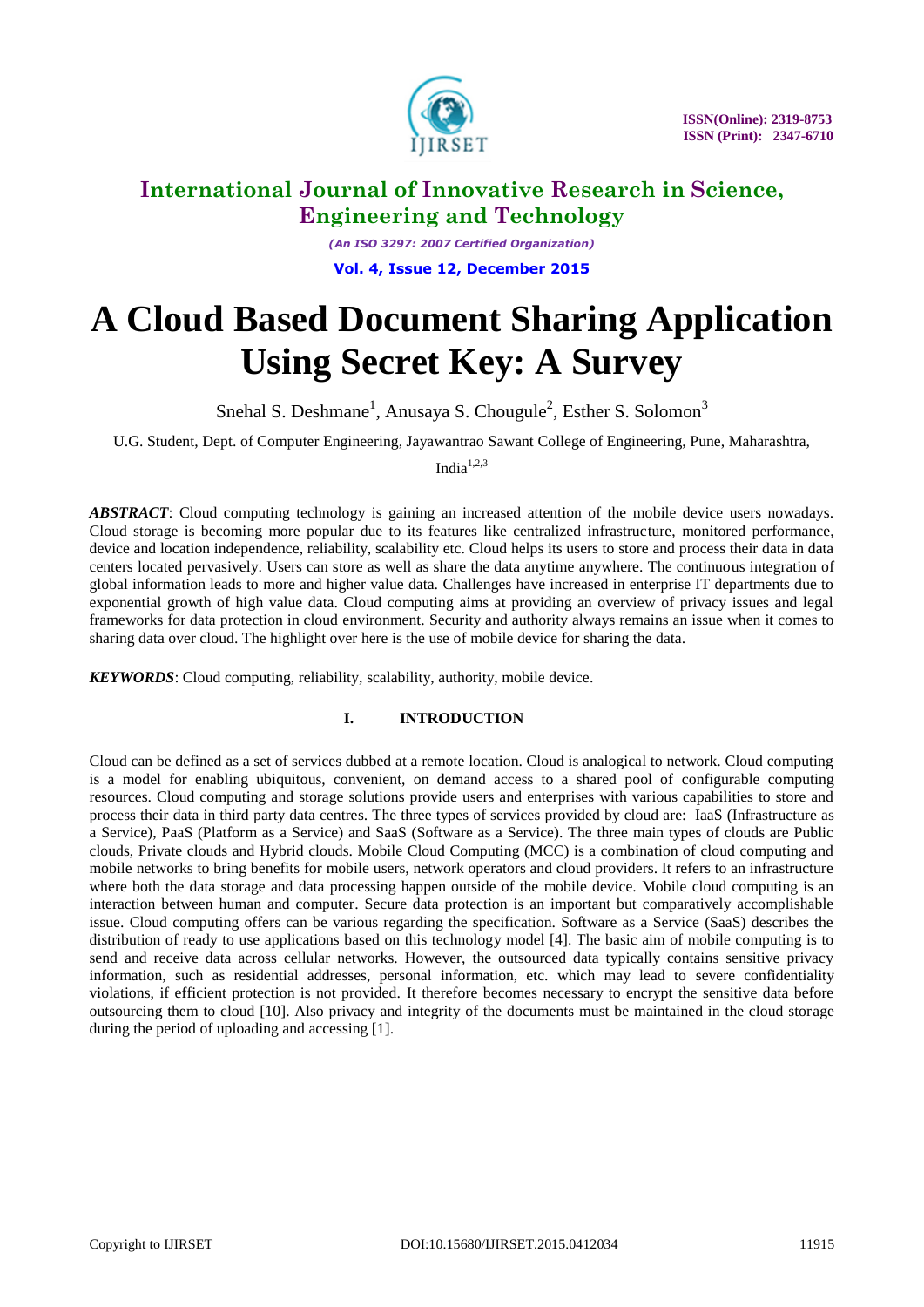

*(An ISO 3297: 2007 Certified Organization)* **Vol. 4, Issue 12, December 2015**



### **Fig 1: Cloud Computing**

### **II. LITERATURE SURVEY**

In this paper, the main focus is on the storage outsourcing in distributed cloud servers. Some solutions assume cloud servers to be trusted which may be a too strong assumption to constrain the applicability. Also, the mobility of mobile devices and cooperative accessibility of files on cloud servers are not yet carefully considered. Moreover, as mobile devices may be lost incidentally, the storage of mobile devices are vulnerable to exposure, which is ignored. To overcome all these problems, a family of schemes was designed to guarantee the privacy and integrity of outsourcing files or data. It firstly proposes an encryption based scheme (EnS), for a situation of single accessible Cloud Server. It then proposes a coding based scheme (CoS) for the situation that multiple cloud servers are available without relying on encryption. Then it proposes a sharing based scheme (ShS) to further decrease the computation overhead by only relying on exclusive – or operation. All these schemes are restricted to the storage compromise on mobile devices and all assume that the cloud servers are distrusted. Thus, they provide a stronger protection for more general and realistic application scenarios. The security requirement fulfilled in this paper is data confidentiality and data integrity users" files in mobile cloud computing [1]

To address the data privacy challenges on cloud, Cong Wang, proposed outsource image recovery service (OIRS). The design of the system is based on a compressed sensing framework which is a sampling and reconstruction framework enabling data acquisition. The design goals of OIRS system are security, effectiveness, efficiency and extensibility. The empirical evaluations are setting of experiment, evaluation of efficiency and evaluation of effectiveness. The system framework includes four probabilistic polynomial time algorithms as "KeyGen" for key generation, "ProbTran" for problem transformation, "ProbSolv" for problem solving and "DataRec" for data recovery. The major drawback of this system is that it lacks speedup in performance [2]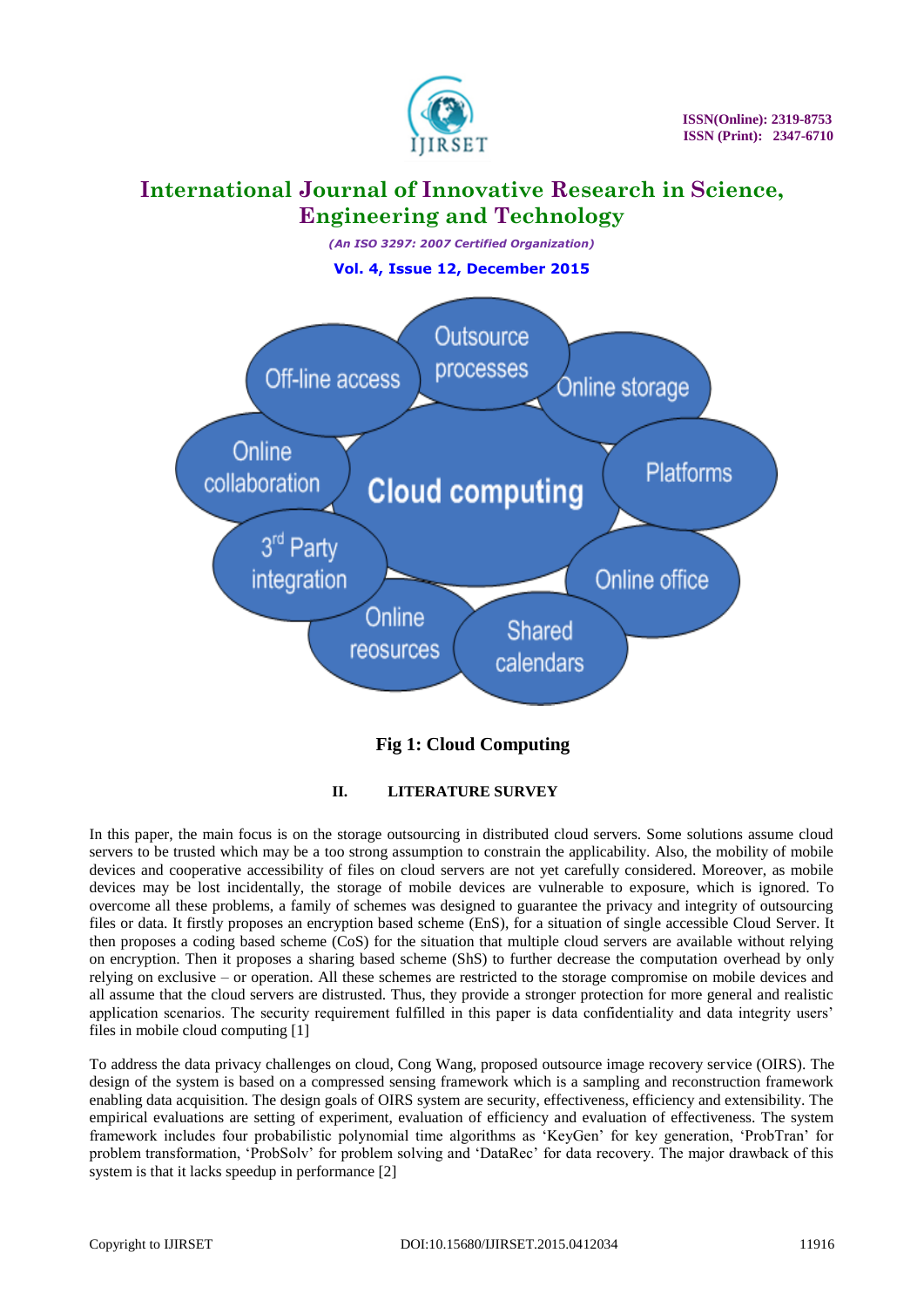

*(An ISO 3297: 2007 Certified Organization)*

#### **Vol. 4, Issue 12, December 2015**

Based on the study of other data de-duplication technologies, especially the Similarity-Aware Partitioning (SAP) Algorithm, this paper proposes the Frequency and Similarity-Aware Partitioning (FSAP), algorithm on cloud storage. It also proposes the Space-Time Utility Maximization Model (STUMM), which is useful in balancing the relationship between space efficiency and access efficiency. It uses 100 web files downloaded from CNN for testing and the results show that relative to using the algorithm associated with the SAP algorithm, the FSAP algorithm based on STUMM reaches higher compression ratio and a more balanced distribution of the data block. De-duplication helps in achieving space efficiency, improving storage efficiency and reducing network traffic. Techniques like delta encoding, Bloom filter and sparse index were also used to enhance the performance of de-duplication First of all, data is partitioned based on similarity coefficient of files. Then redundancy is removed based on occurrence of frequency of blocks. Here, the problem of redundant data in cloud storage systems is discussed. The main goal of this paper is how to use less space to store more data files and not affect access efficiency [3]

Florian et al., did a literature survey on IT flexibility and its beneficial effects on costs, legal uncertainties regarding data processing on cloud computing storage especially between large economies. Due to complexity regarding international law, this study focused on data traffic between USA and EU. The main objective of this study is to review the literature on protection of data and privacy along with cloud technologies for establishment of existent law understanding. The basic problems surveyed were lack of regulations, legal uncertainty, missing control mechanism for users, and unauthorized access by third parties and cross border data flow. In this review, a detailed examination of legal literature is missing. Another limitation of this study is lack of investigation in relation to the imminent General Data Protection Regulation since the currently accessible information is rather vague [4].

Cloud based Personal Health Record System had been developed to handle large amount of medical data generated by the clinical institutions in an effective and efficient way. The system allows continuous capability of monitoring by supporting dynamic creation of clinical document architecture from a mobile device. One of the important concepts of this scheme is the cloud based file manager module which is similar to Dropbox. This Personal Health Record System (PHRS) helps in self monitoring and controlling health. The repository based on cloud can be shared with clinicians as and when required. The scheme provides the capability of constant monitoring by using easy uploading module and decision support system. The system does not talk about any security issues concerned with the data stored on cloud [5] The system shows current problems based on mobile cloud technology and focuses on its future potential. As the system tells, storing of data is not the only need of the user; the user also needs to share the contents. This need is satisfied by various social networks such as Facebook. This social interaction over such content cannot be globalized as it is limited for a group of particular closely related people. Hence device to device (D2D) strategy is used for content sharing. The key element of this system is Network coding. Network coding provides features like energy saving, bandwidth saving, delay reduction, privacy assurance and preventing false packet injection. Network coding implementation on mobiles is more feasible. Morten et al., mainly focused on the concept of mobile cloud and sharing data over it. The system has discussed the concept of content sharing only, but the sharing of other resources like spectrum onboard sensor information etc. is not concerned [6]

Event Based Mobile Social Networks (MSNs) allows any mobile users to create events to share group messaging, locations, photos and insights among participants. Event Based MSNs are a category of dynamic social networks having a shared feature that the events in the social network are immanently temporal. Here, event based MSNs with smart phone content technology elements such as context aware mobility and multimedia sharing are presented. MSNs combine techniques in social science and wireless communication for mobile networking. This paper explains possible researches on interoperability, middleware design, rich media, event detection and recommendation, security and privacy. However, event based mobile applications remain unsatisfactory for users, as there is no single application that provides an integrated feature to address all the issues of applications of event based social services [7].

Mobile Collaboration architecture (MoCA) is a middleware architecture for developing context processing services and context sensitive data. The new distributed computing environment poses new challenges such as host mobility, limited device resources and intermittent connectivity. This project aims to experiment with new forms of mobile collaboration and implement a flexible and extensible service based environment which can develop collaborative applications.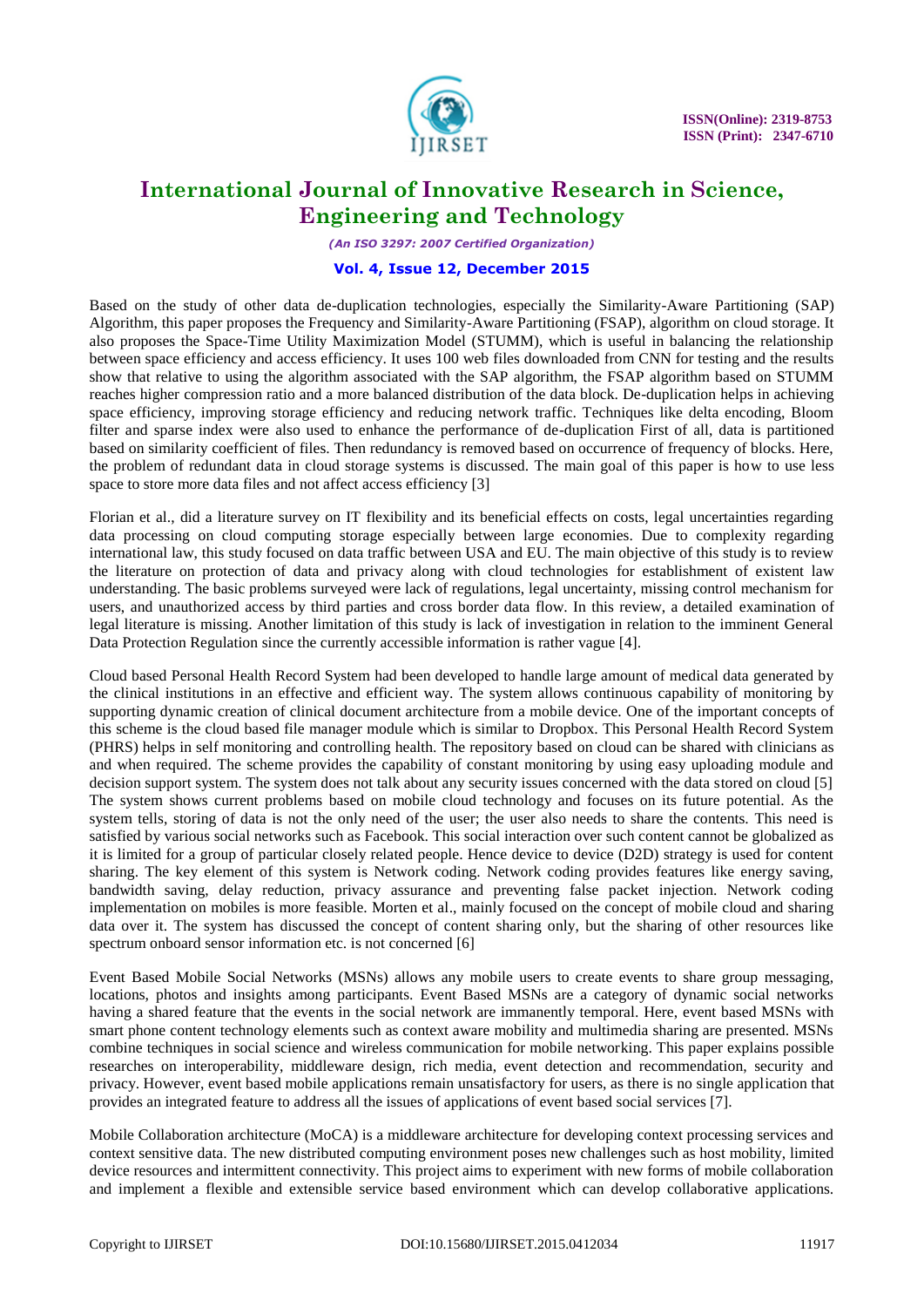

*(An ISO 3297: 2007 Certified Organization)*

#### **Vol. 4, Issue 12, December 2015**

MoCA was basically designed for infrastructure wireless networks. The MoCA infrastructure consists of client and server APIs and Proxy Framework. The server API offers interfaces that handle the servers configuration options. The client API offers interfaces to configure the client, find a proxy and send and receive data from the proxy. The proxy framework gives the application developer a simple mechanism for accessing context information related to client devices. The main goal is to design collaborative applications that use information about both user proximity and interest affinity to determine the participants of collaboration [8].

Carl et al., proposed an encryption scheme called Dynamic Searchable Symmetric Encryption which enables a client to store a dynamic set of documents in encrypted form with server. The system uses a concept of blind storage in which the clients store their files on remote server and the server does not know any parameter of the file, length of file and its place to be stored. Security guarantees are stronger and easier to understand. Blind storage construction is known as Scatter Store. A dynamic Searchable Symmetric Encryption scheme (SSE) has five probabilistic polynomial time procedures as SSE.keygen, SSE.indexgen, SSE.search, SSE.add and SSE.remove. The index generation process in this system is 20 times faster than the previous system. The major drawbacks of this scheme are insecurity against actively corrupt servers and insecured searches involving multiple keywords [9]

Hongwei et al., has developed an efficient multi keyword search scheme based n k-nearest neighbor techniques that returns ranked search accuracy based results. This system has been proposed to tackle the cloud storage issues like privacy and confidentiality. The system model consists of three entities as data owner, search user and cloud server. The data is stored by data owner on cloud by using encryption. This data can be accessed by a search user using a secret key receiver from the data owner. Due to the concept of encryption and secret key, the system becomes highly secured. The scheme uses the concept of blind storage in which the server does not know anything about the data stored on cloud. The proposed scheme can achieve confidentiality of documents in an efficient way as demonstrated by the security analysis. The system does not tell anything about the authorization and the access control issues [10]

#### **III. CONCLUSION**

The purpose of this paper is to get a better understanding of the existing systems with regard to currents measures for data protection in mobile clouds. Our content analysis revealed numerous challenges for future research in this area. The evaluation of previous papers motivates us to design a system which can provide more computational efficiency and a simpler infrastructure. Security analysis has demonstrated that a scheme can be proposed which can effectively achieve confidentiality of documents. For the future work we will investigate on security and integrity issues. Our study provides a valuable overview of currents key regulations to be taken into consideration by practitioners which are currents using mobile cloud computing or tend to apply this technology.

#### **REFERENCES**

- 1] Wei Ren, Linchen Yu, Ren Gao, Feng Xiong,"Lightweight and Compromise Resilient Storage Outsourcing with DistributedSecure Accessibility in Mobile Cloud Computing", TSINGHUA SCIENCE AND TECHNOLOGYISSN 1007 0214 06/09 pp520-528 Volume16, Number 5, October 2011.
- 2] Cong Wang (Member, IEEE), Bingsheng Zhang (Member, IEEE), Kui Ren (Senior Member, IEEE), AND JANET M. ROVEDA (Senior Member, IEEE), "Privacy-Assured Outsourcing of image Reconstruction Service in Cloud", IEEE Transactions on EMERGING TOPICS IN COMPUTING, Volume 1, No1, Date of Publication 17 July 2013.
- 3] Jianjiang Li, Jie Wu, Zhanning Ma,"Frequency and Similarity Aware Partitioning for Cloud Storage based on Space Time Utility Maximization Model",TSINGHUA SCIENCE AND TECHNOLOGYISSN 1007-0214 02/10 pp233-245, Volume 20, Number 3, June 2015.
- 4] Florian Pfarr, Thomas Buckel, Axel Winkelmann, "Cloud Computing Data Protection -A Literature review and Analysis", 2014 47<sup>th</sup> Hawaii International Conference on System Science, 978-1-4799-2504-9/14 IEEE, 2014.
- 5] Yeong-Tae Song, Sungchul Hong, Jinie Pak, "Empowering Patients Using Cloud Based Personal Health Record System", 978-1-4799-8676- 7/15 2015 IEEE, June 1-3 2015.
- 6] Morten .V. Pederson, Member IEEE and Frank. P.H. Fitzek,, Senior member IEEE "Mobile Clouds: The New Content Distribution Platform", Proceedings of the IEEE, Volume 100, May 13<sup>th</sup>, 2012.